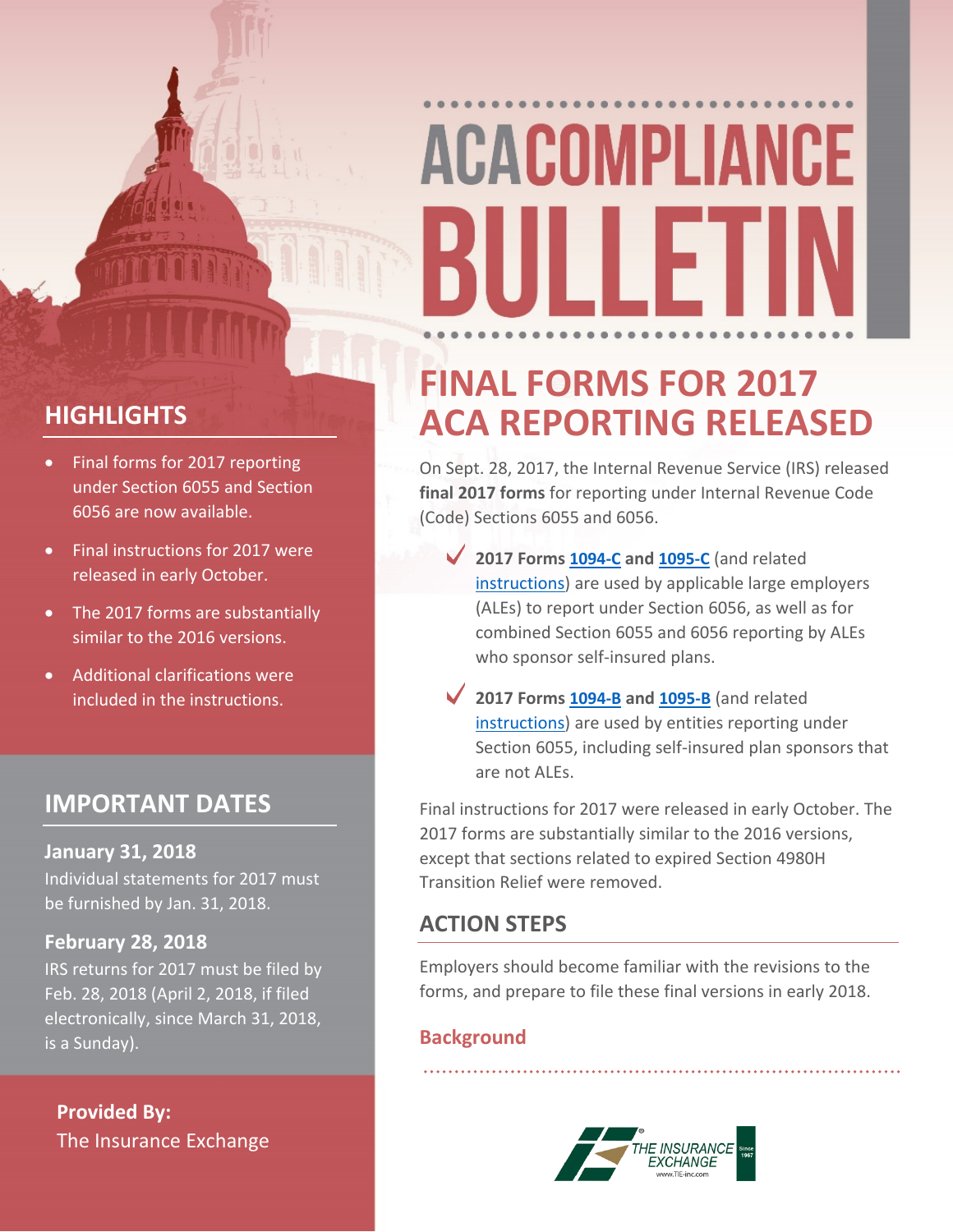## **ACACOMPLIANCE BULLETIN**

The Affordable Care Act (ACA) created reporting requirements under Code Sections 6055 and 6056. Under these rules, certain employers must provide information to the IRS about the health plan coverage they offer (or do not offer) or provide to their employees. Each reporting entity must annually file all of the following with the IRS:

- A separate **statement** (Form 1095-B or Form 1095-C) for each individual who is provided with minimum essential coverage (for providers reporting under Section 6055), or for each full-time employee (for ALEs reporting under Section 6056); and
- A **transmittal form** (Form 1094-B or Form 1094-C) for all of the returns filed for a given calendar year.

*The 2017 forms are substantially similar to the 2016 versions. However, sections related to expired Section 4980H Transition Relief were removed.*

Reporting entities must also furnish related statements (Form 1095-B or 1095-C, or a substitute form) to individuals.

Forms must generally be filed with the IRS no later than Feb. 28 (March 31, if filed electronically) of the year following the calendar year to which the return relates. Individual statements must be furnished to individuals on or before Jan. 31 of the year immediately following the calendar year to which the statements relate.

#### **2017 Forms and Instructions**

The 2017 forms and instructions are substantially similar to the 2016 versions. However, note the following changes:

*Section 4980H Transition Relief.* Several forms of transition relief were available to some employers under Section 4980H for the 2015 plan year (including any portion of the 2015 plan year that fell in 2016). However, **no Section 4980H transition relief is available for 2017**. As a result, the 2017 instructions for Forms 1094-C and 1095-C were revised to remove references to Section 4980H transition relief. In addition, Form 1094-C has been revised to remove references to this transition relief. Specifically, the following two sections on Form 1094-C related to this transition relief have been designated as "Reserved" and should not be used: **Part II, in the "Certifications of Eligibility" Section on Line 22, Box C**; and **Part III, in the "ALE Member Information – Monthly" table, column (e)**.

*Instructions for Recipient.* Both individual statements (Forms 1095-B and 1095-C) include an "Instructions for Recipient" section. On both of the 2017 Forms 1095-B and 1095-C, the following paragraph was added: "Additional information. For additional information about the tax provisions of the Affordable Care Act (ACA), including the individual shared responsibility provisions, the premium tax credit, and the employer shared responsibility provisions, see www.irs.gov/Affordable-Care-Act/Individuals-and-Families or call the IRS Healthcare Hotline for ACA questions (1-800-919-0452)."

This ACA Compliance Bulletin is not intended to be exhaustive nor should any discussion or opinions be construed as legal 2 advice. Readers should contact legal counsel for legal advice.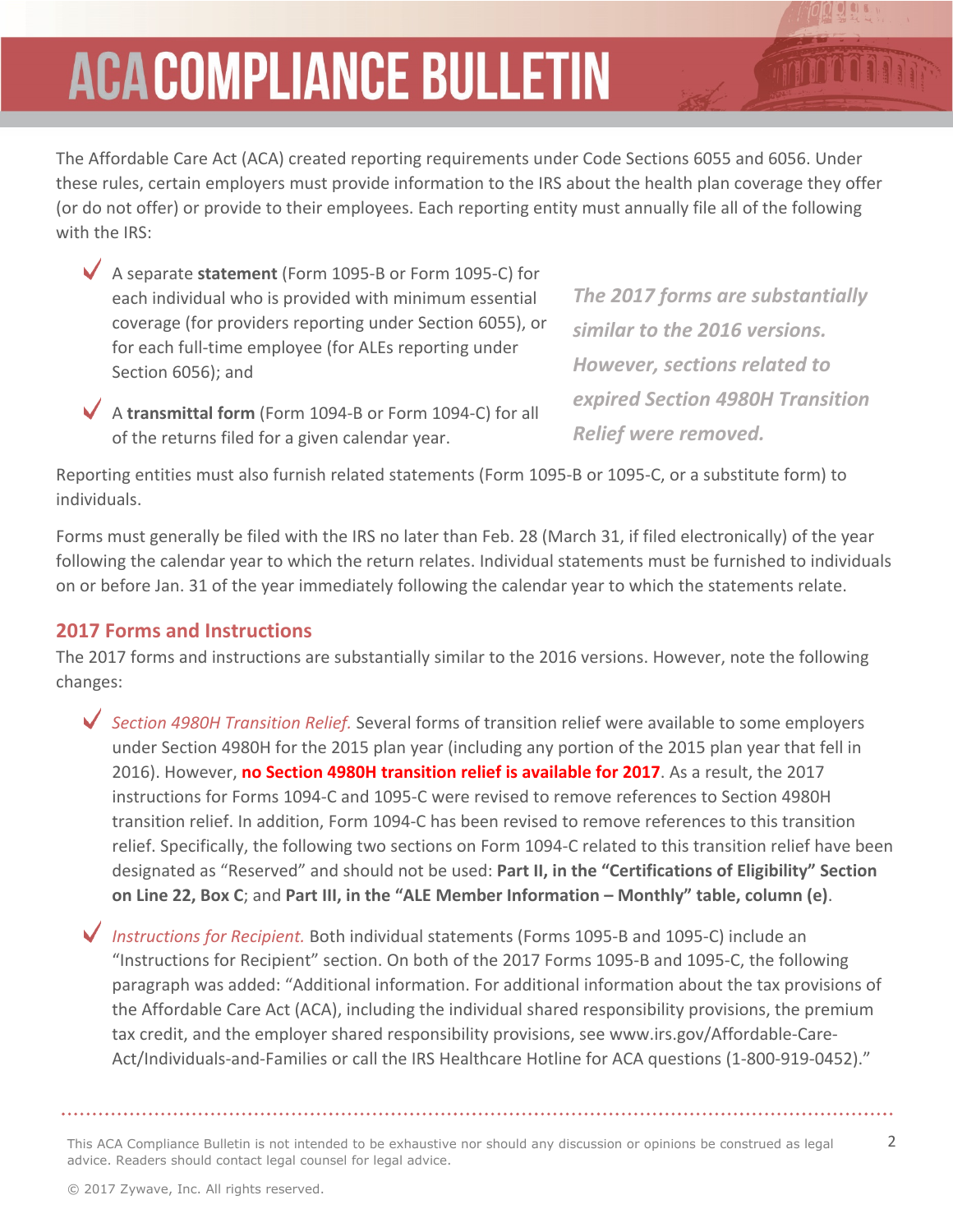## **ACACOMPLIANCE BULLETIN**



that reporting for catastrophic coverage enrolled in through the Exchange remains optional for 2017. It was expected that health insurance issuers and carriers would be required to report this coverage beginning in 2017. However, the instructions clarify that reporting of catastrophic coverage enrolled in through the Exchange will remain optional for coverage in 2017 (filing in 2018).

*Formatting Returns Filed with the IRS.* Both sets of 2017 instructions clarify that all returns filed with the IRS must be printed in landscape format.

In addition, a prior draft version of Form 1095-C for 2017 **clarified that the "Plan Start Month" box in Part II of Form 1095-C will remain optional for 2017**. The instructions for Forms 1094-C and 1095-C indicate that this box may be mandatory for the 2018 Form 1095-C.

#### **Additional Resources**

The 2016 versions of these forms are also available on the IRS website:

Form [1094-B](https://www.irs.gov/pub/irs-prior/f1094b--2016.pdf) and Form [1095-B](https://www.irs.gov/pub/irs-prior/f1095b--2016.pdf) (and related [instructions\)](https://www.irs.gov/pub/irs-prior/i109495b--2016.pdf); and

Form [1094-C](https://www.irs.gov/pub/irs-prior/f1094c--2016.pdf) and Form [1095-C](https://www.irs.gov/pub/irs-prior/f1095c--2016.pdf) (and related [instructions\)](https://www.irs.gov/pub/irs-prior/i109495c--2016.pdf).

These forms must have been filed with the IRS no later than **Feb. 28, 2017** (**March 31, 2017**, if filing electronically). However, the IRS extended the due date for furnishing individual statements for 2016 an extra 30 days, from Jan. 31, 2017, to **March 2, 2017**. **The IRS does not anticipate extending the filing or furnishing deadlines for 2017 reporting.**

This ACA Compliance Bulletin is not intended to be exhaustive nor should any discussion or opinions be construed as legal 3 advice. Readers should contact legal counsel for legal advice.